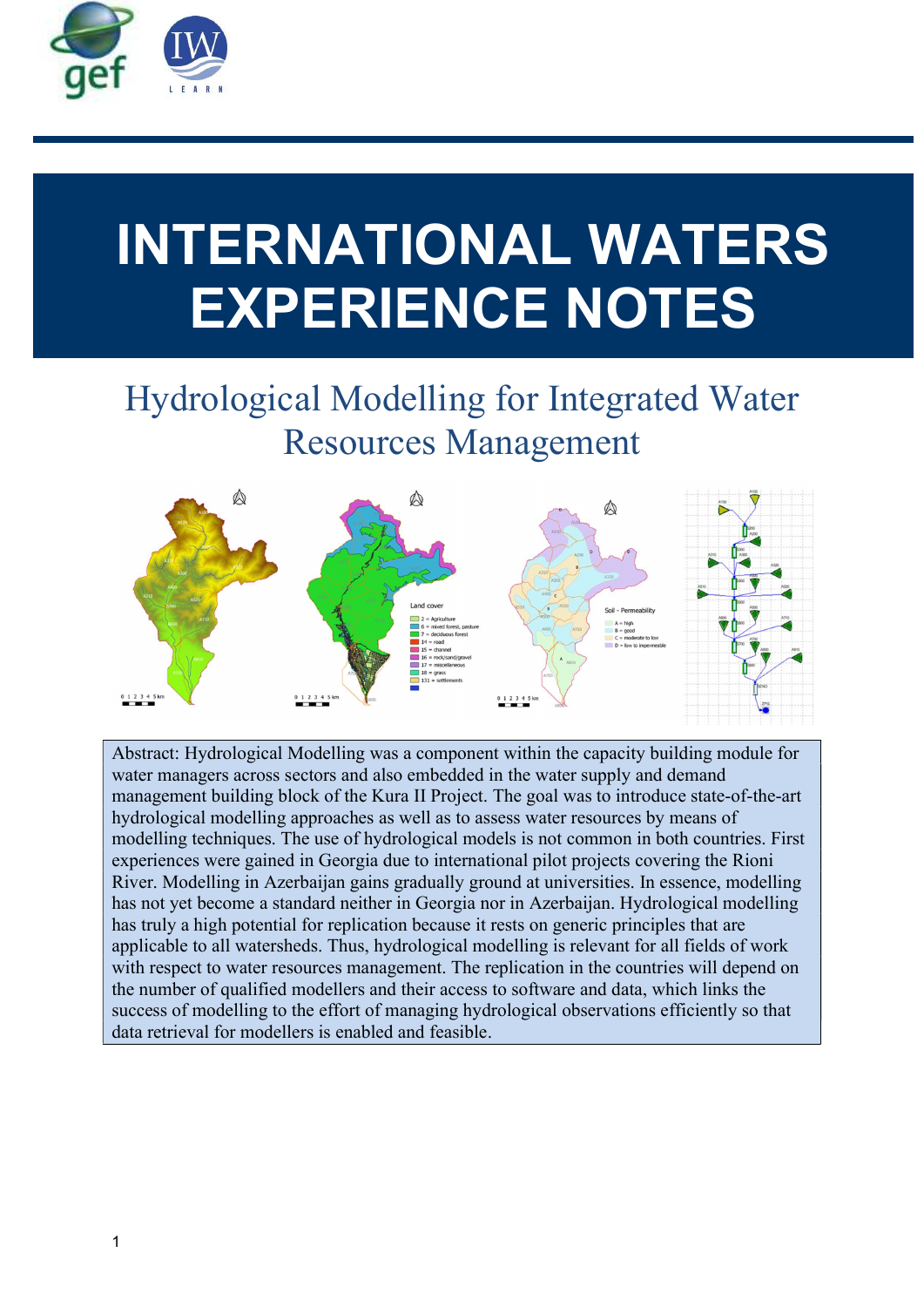#### Hydrological Modelling for Integrated Water Resources Management

Experience of the GEF – sponsored

# UNDP GEF/IW: Kura II: Advancing IWRM across the Kura river basin through implementation of the transboundary agreed actions and national plans

GEF- ID: 5325

# PROJECT DESCRIPTION

UNDP-GEF Kura II Project was developed to address the priority needs in the ministerially endorsed Strategic Action Plan (SAP) through implementation of the SAP and national Integrated Water Resources Management (IWRM) Plans to strengthen and harmonize coordinated conjunctive transboundary ground and surface water management. It comprised five components: Support for institutional governance protocols; professional development and capacity building for water managers across sectors; stress reduction measures in critical areas; stakeholder education and empowerment; and, enhanced science for governance.

Hydrological Modelling was a component within the capacity building module for water managers across sectors and was also integrated in the water supply and demand management building block of the Kura II Project. The capacity building consisted of a set of training blocks which were subdivided in introductory and advanced courses. The training was accompanied with the modelling of two river basins one in each country. The goal was to introduce state-of-the-art hydrological modelling approaches, tools and data sources. The advance course was designed to work closely with national consultants who conducted modelling on their own including data acquisition, data interpretation and presenting on results. Their experience will be used to bring modelling into the water sector as a standard application in both countries.

# THE EXPERIENCE

#### Issue

The use of hydrological models is not common in both countries. Modelling is neither established nor commonly applied. First modelling experiences were gained in Georgia due to international pilot projects covering the Rioni River. Modelling in Azerbaijan gains gradually ground at universities. Georgia has continued modelling through the GCF funded project Scaling-up Multi-Hazard Early Warning System and the Use of Climate Information in Georgia and is currently developing capacity on hydrological and hydraulic modelling within the National Environment Agency. Model applications in water resources management in Azerbaijan are not yet established. In essence, modelling has not yet become a standard neither in Georgia nor in Azerbaijan. This holds also true for climate data products from remote sensing as input into hydrological models.

The number of modelling applications in hydrology is so rich that hydrological modelling has become a must in water resource management. Hydrological models enable the development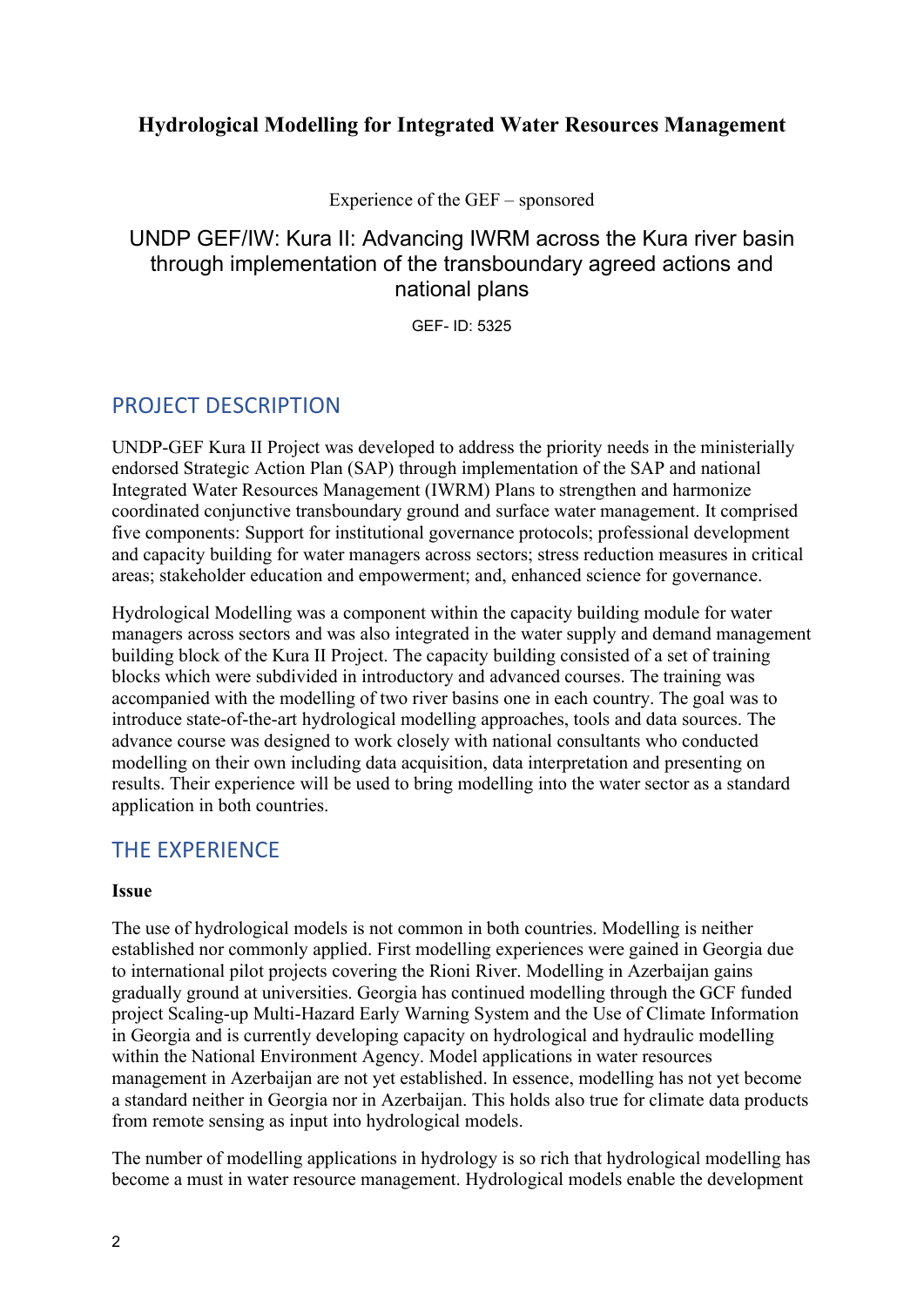of scenarios, for example water resources development under climate change, increase in domestic or agricultural water demand, integration of planned infrastructure, or serve as basis of Early Warning Systems, to mention some possible applications.

Another problem is the use of outdated hydrological information, especially in Georgia. Hydrological handbooks dating back to Russian time are still in use. These handbooks neither consider climate change nor contain time series. Using these data for planning purposes has caused problems with the design of hydropower plants in Georgia, which became obvious when generated power falls short more than 50% of what was planned and expected.

Data not incorporating climate change are also in use in the agricultural sector in Azerbaijan. The country has developed standard codes for irrigation for a wide range of crops. The application of these codes assumes climate conditions of a pre-climate change era. It can be expected that the reality might deviate more and more from the standard codes and puts unnecessary risk on irrigation and thus crop yield.

Other examples which call for the application of models is the calculation of water balances, the development of inundation and flood risk maps, establishment of flood early warning systems, environmental impact assessments and reservoir operation and many more.

#### Addressing the issue

Hydrological modelling was addressed in two training blocks and follow-up activities. The first block introduced hydrological modelling in general and focused on model types and requirements. The trainees must first understand, that modelling is basically about abstraction of the real world. Modelling requires to understand that processes occurring in the real world must be broken down into smaller calculation units (hydrological elements).The real world is sub-divided into hydrological elements each of which consists of parameters, methods and system states. Parameters are distinguished into measurable and estimated. The trainees need to learn how accurate these hydrological elements represent the real world. System states like water level, flow, infiltration and so on can be used to verify a modelling approach through observations and thus account for calibration and verification.

Data sources and GIS are essential parts of modelling. The whole process chain from retrieving data sources in freely available data portals up to watershed extraction to stream reconnaissance and sub-basin development was introduced during the trainings. The GIS is considered the first step it takes to abstract the real world. Maps and terrain models are components of GIS.

The data and GIS sessions revealed the problem that publicly available data sources, websites, tools come in English. This is manageable for the young generation, predominantly those who come from the universities, but constitutes a hurdle for all those without proper command of English.

Due to COVID-19 pandemic restrictions from March 2020 the advanced training block was changed to virtual meetings. The purpose of the second block was to apply modelling in both countries, in Georgia for the Stori River Basin, in Azerbaijan for the Shamkir Chay River Basin. The model setup was already settled in the training block one but was revised and updated with soil data and recalibrated using updated time series of rainfall and streamflow. The advanced modeller group was then introduced into more detailed aspects of modelling applications like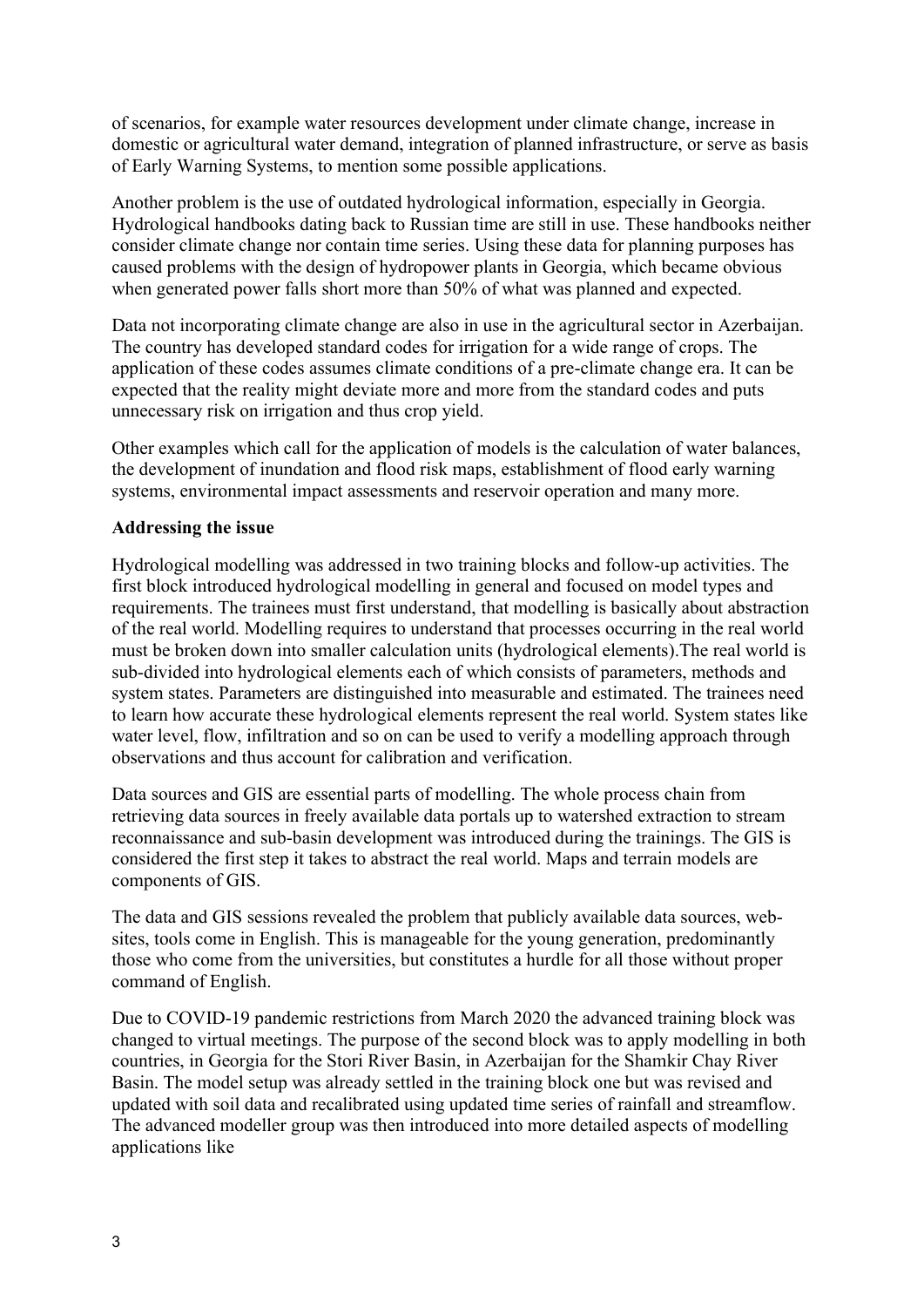- Bias correction of Satellite Rainfall Estimates from remote sensing
- Soil moisture accounting for crop water demand calculations
- Performing long-time continuous simulations
- Calibration and sensitivity analysis of parameters
- Interpreting and presenting results

The virtual training was accompanied with the generation of YouTube videos on hydrological modelling where each video addresses a particular topic. In addition, an Excel-based precipitation-runoff module was developed and translated into Georgian and Azerbaijani.

The virtual training turned into a working group character that facilitated the discussion on data issues, current water management problems in the countries.

# RESULTS AND LEARNING

#### Summary of work and outputs

The lack of experience on hydrological modelling, especially by senior staff, required to start from the scratch. The entire process chain from data acquisition, data interpretation, data processing, modelling setup, calibration, verification, simulation and presenting on results is a task for a full-fledged university course. The difficulty is to balance theoretical background with practical applications.

Based on the training blocks, the following topics could be identified as critical and will require the continuation in terms of capacity building and inclusion into the day-to-day business of the participants.

#### Measurable versus non-measurable parameters

The parameter set of a model always consists of two kind of parameters. Each model requires calibration in the sense that uncertain parameters need adaptation affecting results. It is the experience of a modeller that tells him, which of the uncertain parameters help improve model performance. A negative example is to adjust the size of a catchment area to change the quantity of runoff. But it is not always easy like that. Soil parameters occur as measured but still are subject to a high uncertainty. The reason is that soil parameters are measured at a specific location and extrapolated to an area. Most of the trainees do not yet have a solid understanding of

- which parameter is relevant
- the range in which a parameter can meaningfully be changed
- why it is allowed to change an obviously "measured" parameter

The lesson learnt is to make stakeholders familiar with the possible ranges and effects of parameters on

#### Suitable alternatives for missing data and data rescue

Records from ground stations are rare and contain gaps. Many river basins within Georgia and Azerbaijan lack records and if records are available they date back to Soviet time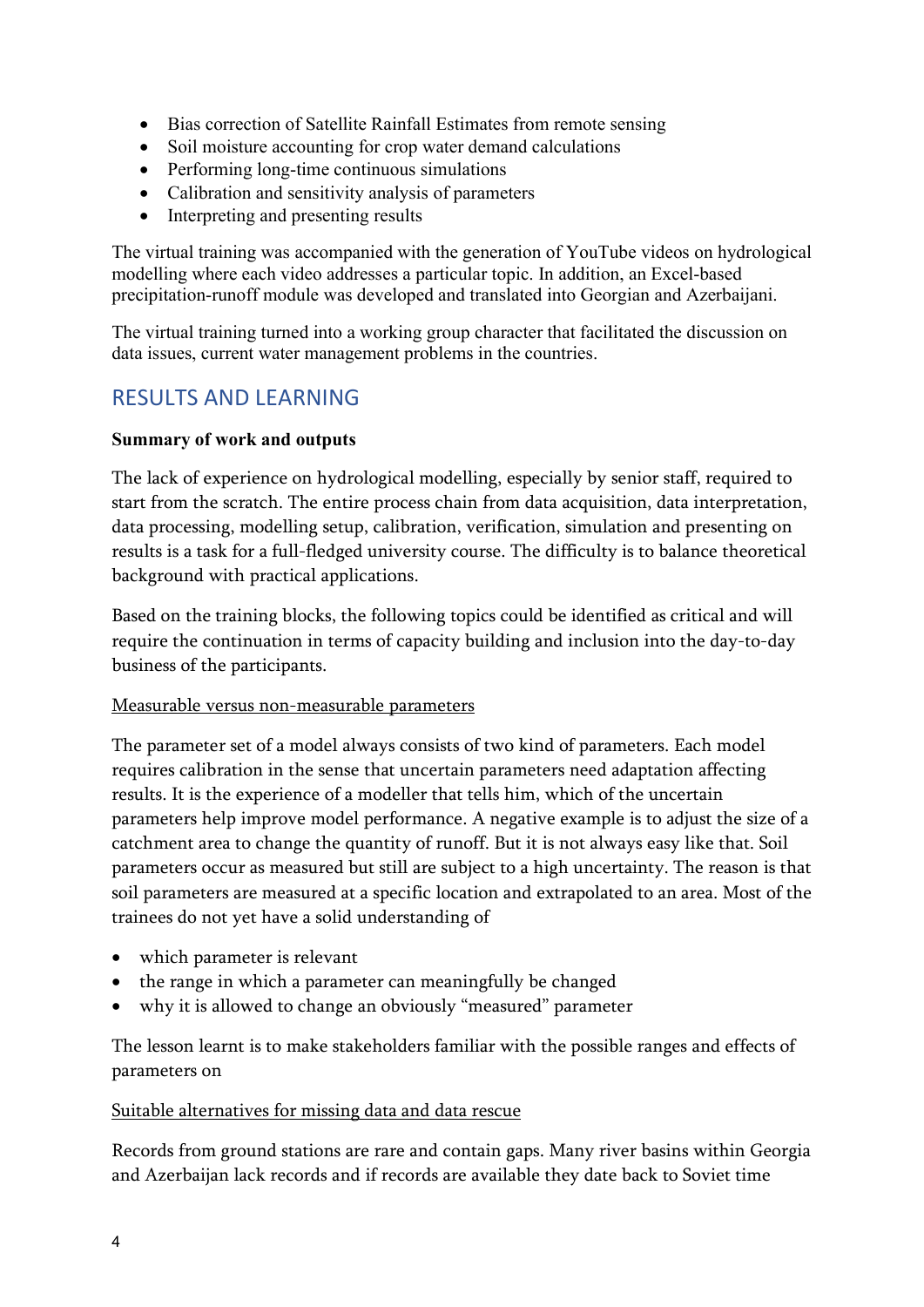and/or show large gaps. Additionally, there is a lack of knowledge what kind of alternative and publicly available data exist, how to retrieve it from the Internet and how to process it. The key is data processing and file conversion to known formats and subsequent post processing. Good data sources will continuously remain untapped unless knowledge will increase.

Lesson learnt: The data processing needs to be addressed, predominately in Azerbaijan more than in Georgia. Basically, it has nothing to do with hydrological modelling but is a prerequisite. It is strongly suggested that Universities offer courses on data pre- and postprocessing with a particular focus on satellite-based datasets and bias correction.

#### Plausibility checks

Results of a hydrological model must be checked whether or not they are plausible. Performing plausibility checks is a general task for hydrologists and water resources managers and therefore should be well understood and established in practice. There is a need to deepen plausibility checks from the viewpoint of various water resources assessments.

#### Accuracy of hydrological models

The question of the accuracy of models was a topic. Results from modelling will always deviate from observed records. The point is what difference is acceptable in relation to what parameter. Is the tolerable level of deviation between model and observations for flood peaks and baseflow the same? There is no general approach which level of deviation is tolerable and which not. This cannot be generalised and is site specific. It is basically the modeller's experience that determines the trustworthiness of model results.

#### Simplification of complex processes – the problem of groundwater recharge

A topic that should be further developed is the non-linear characteristics in terms of water storage and water releases from soil. This is one of the most complex topics in hydrological simulation. The more soil layers exist each with different texture and physical parameters like wilting point, field capacity, saturation and hydraulic conductivity, the more complex is the runoff behaviour. This is superimposed with the delay of surface runoff, interflow and sub-surface flow components until they arrive at an observation point. A simple approach is often preferred over a complex one because it is easier to apply and easier to understand. Hence, there is a risk of oversimplification. One of the crucial hydrological processes, above all in Azerbaijan, is groundwater recharge. Groundwater recharge requires a complex non-linear soil moisture approach including the impact of vegetation (root depth, interception, transpiration, cropping patterns etc.). In other words, any oversimplification with respect to groundwater recharge modelling induces the risk that the process is not adequately covered and triggers wrong conclusions